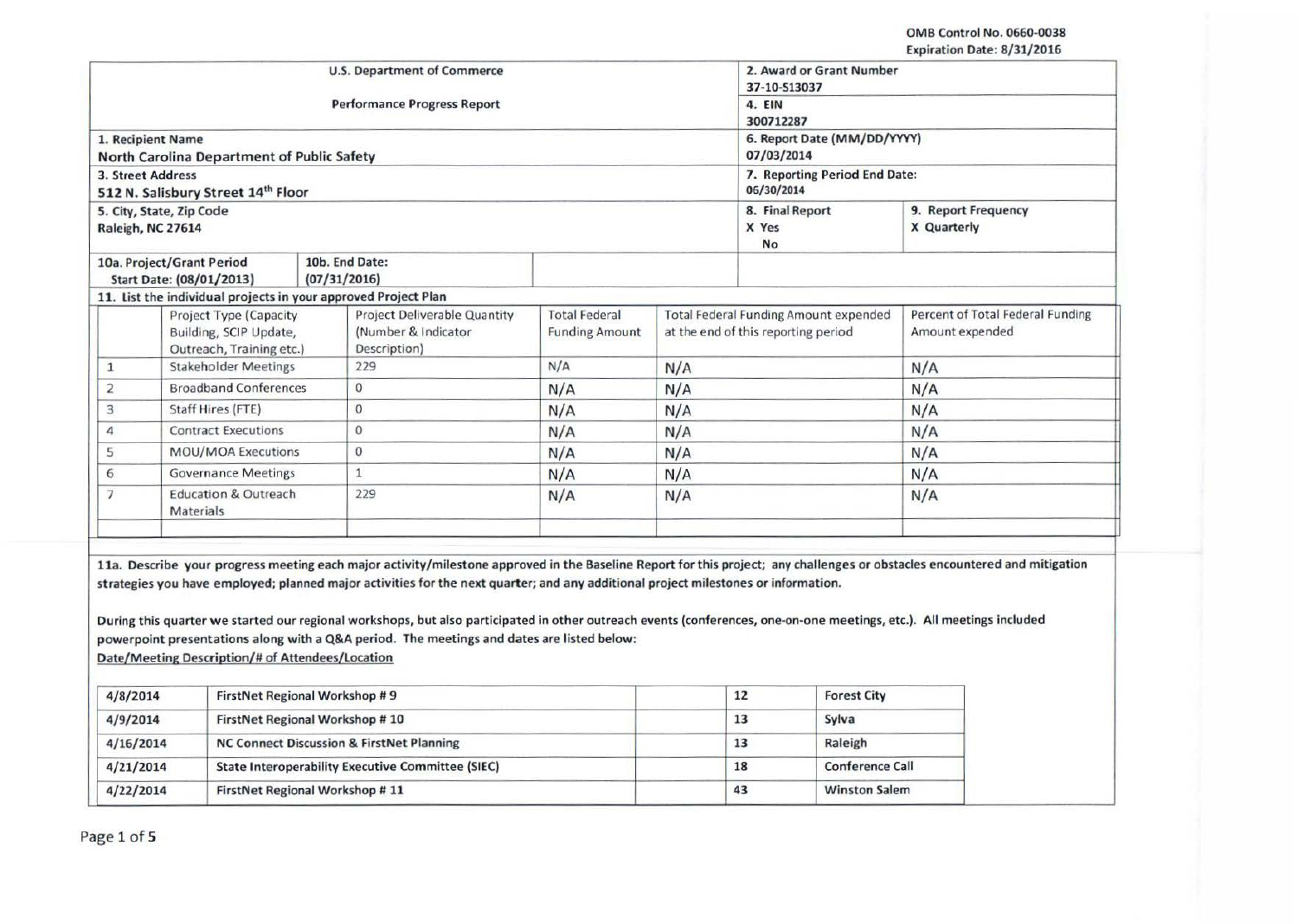:

I I

| 4/23/2014 | FirstNet Regional Workshop #12                   | 30 | Boone      |  |
|-----------|--------------------------------------------------|----|------------|--|
| 4/24/2014 | FirstNet Regional Workshop #13                   | 19 | Charlotte  |  |
| 5/14/2014 | FirstNet Regional Workshop #14                   | 26 | Raleigh    |  |
| 5/15/2014 | <b>NCACLEA - NC Association of Campus Police</b> | 55 | Greensboro |  |

The Governor has formally announced the transfer of the program from the Department of Public Safety to the Office of the State CIO. Preparations have begun to close out the project, reconcile the budget and submit all proper paperwork material to NTIA for the award of the remaining unobligated funds to the new authority responsible. Our Federal Officer and other key personnel in the FirstNet organization and NTIA have been informed of the change and are working with us to expeditiously transfer the grant.

11b. If the project team anticipates requesting any changes to the approved Baseline Report in the next quarter, describe those below. Note that any substantive changes to the Baseline Report must be approved by the Department of Commerce before implementation.

This is the last quarterly report submitted under the North Carolina Department of Public Safety. The original baseline report will have to be re-evaluated and revised appropriately to reflect the program under the State CIO.

llc. Provide any other information that would be useful to NTIA as it assesses this project's progress. Nothing to share at this point.

lld. Describe any success stories or best practices you have identified. Please be as specific as possible.

The following statement continues to be true:

The audience in all regional workshops has been very receptive and some enthusiastic about the opportunities with FirstNet.

| We also had our pre-initial consultation conference call with David Buchanan and his team. Our team is working on responding to the Checklist provided and our goal is to |  |
|---------------------------------------------------------------------------------------------------------------------------------------------------------------------------|--|
| submit in July.                                                                                                                                                           |  |

12. Personnel

12a. If the project is not fully staffed, describe how any lack of staffing may impact the project's time line and when the project will be fully staffed.

The project is not currently fully staffed. With the plan move to the Office of the State CIO, the staffing needs will be immediately re-evaluated and needs will be addressed in the upcoming quarter.

12b. Staffing Table

| <b>Job Title</b> | FTE %           | <b>Project(s) Assigned</b>                      | Change |
|------------------|-----------------|-------------------------------------------------|--------|
| Program Director | 10 <sup>c</sup> | Overall Responsible for the SLIGP 3-Year Effort |        |

Page 2of 5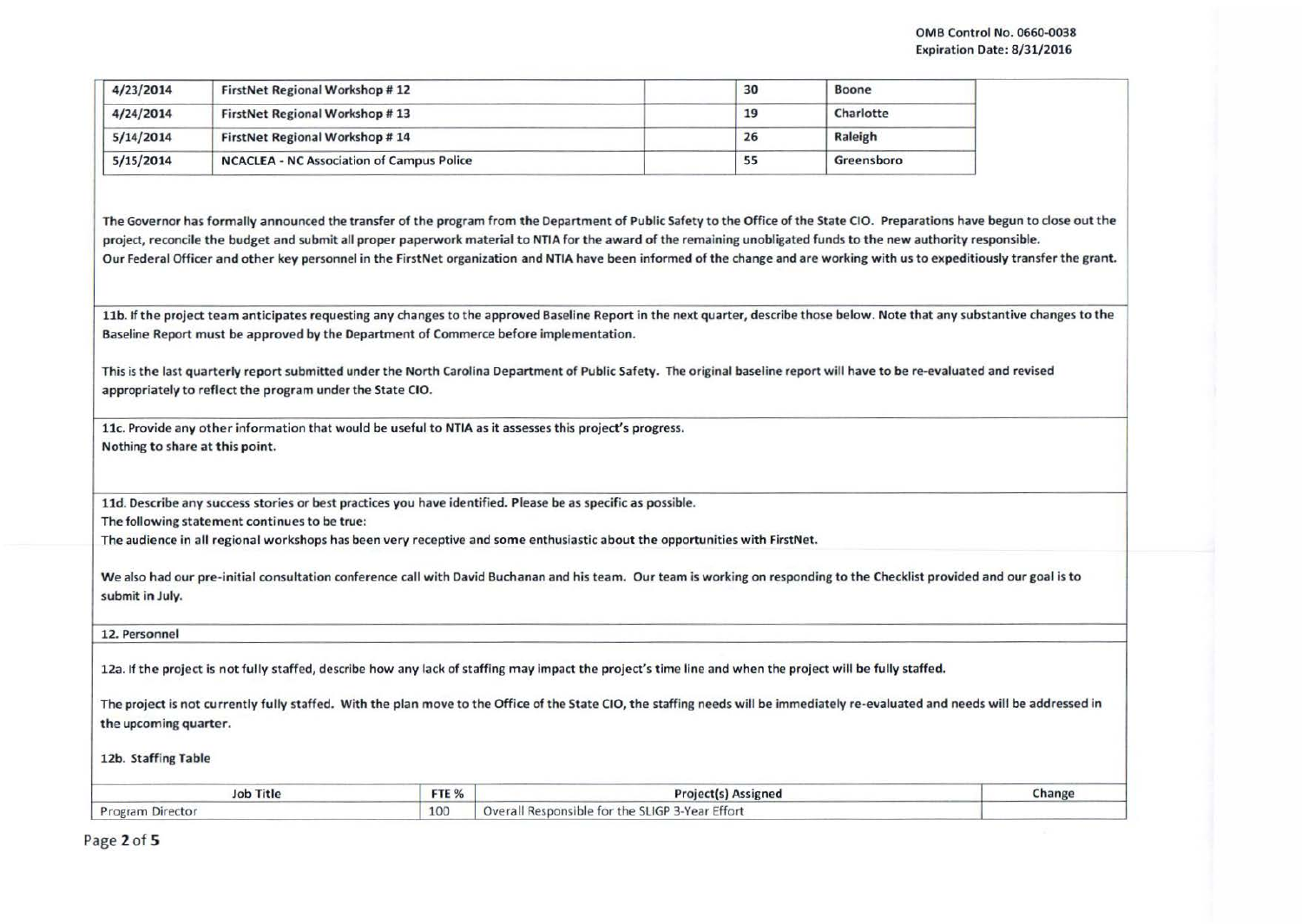## OMB Control No. 0660-0038 Expiration Date: 8/31/2016

| <b>Administrative Assistant</b>     |                                                                                                                                       |                          | 100                        | Assist the Project Team as Necessary |               |                   |                                                |                                                 |                        |
|-------------------------------------|---------------------------------------------------------------------------------------------------------------------------------------|--------------------------|----------------------------|--------------------------------------|---------------|-------------------|------------------------------------------------|-------------------------------------------------|------------------------|
|                                     |                                                                                                                                       |                          |                            |                                      |               |                   |                                                |                                                 |                        |
|                                     |                                                                                                                                       |                          |                            |                                      |               |                   |                                                |                                                 |                        |
|                                     |                                                                                                                                       |                          |                            |                                      |               |                   |                                                |                                                 |                        |
|                                     |                                                                                                                                       |                          |                            |                                      |               |                   |                                                |                                                 |                        |
|                                     |                                                                                                                                       |                          |                            | Add Row                              |               | <b>Remove Row</b> |                                                |                                                 |                        |
|                                     |                                                                                                                                       |                          |                            |                                      |               |                   |                                                |                                                 |                        |
|                                     | 13. Subcontracts (Vendors and/or Subrecipients)                                                                                       |                          |                            |                                      |               |                   |                                                |                                                 |                        |
|                                     | 13a. Subcontracts Table - Include all subcontractors. The totals from this table must equal the "Subcontracts Total" in Question 14f. |                          |                            |                                      |               |                   |                                                |                                                 |                        |
| Name                                | Subcontract Purpose                                                                                                                   | Type<br>(Vendor/Subrec.) | RFP/RFQ<br>Issued<br>(Y/N) | Contract<br>Executed<br>(Y/N)        | Start<br>Date | <b>End Date</b>   | <b>Total Federal</b><br><b>Funds Allocated</b> | <b>Total Matching</b><br><b>Funds Allocated</b> | Project and % Assigned |
| $NC$ ITS $- GIS$                    | Assist in mapping data                                                                                                                | <b>State Service</b>     | N                          | Y                                    | 2/1/14        | 6/30/14           | 5,500                                          | $\mathbf{0}$                                    |                        |
| <b>NC</b><br>Commerce-<br>Broadband | Assist in broadband<br>data gathering in rural<br><b>NC</b>                                                                           | <b>State Service</b>     | $\overline{N}$             | N                                    | 7/1/14        | 6/30/16           | 100,000                                        | $\mathbf{0}$                                    | N/A                    |
| NC ITS - GIS                        | Assist in mapping data<br>and providing<br>geospatial options                                                                         | <b>State Service</b>     | N                          | И                                    | 7/1/14        | 6/30/16           | 300,000                                        | $\mathbf{0}$                                    |                        |
| Data<br>Collection                  | Augment staff for data<br>gathering and<br>assessments during<br>Phase II                                                             | Private                  | N                          | N                                    | 7/1/14        | 6/30/16           | 430,000                                        | 510,000                                         |                        |
| Local MOUs                          | Develop MOUs with<br>local co-ops as<br>necessary                                                                                     | Local<br>Service/Private | Ν                          | $\mathsf{N}$                         | 7/1/14        | 6/30/16           | 50,000                                         | $\circ$                                         |                        |
|                                     |                                                                                                                                       |                          |                            |                                      |               |                   |                                                |                                                 |                        |
|                                     |                                                                                                                                       |                          |                            | Add Row                              |               | Remove Row        |                                                |                                                 |                        |
|                                     |                                                                                                                                       |                          |                            |                                      |               |                   |                                                |                                                 |                        |
|                                     | 13b. Describe any challenges encountered with vendors and/or subrecipients.                                                           |                          |                            |                                      |               |                   |                                                |                                                 |                        |
| None.                               |                                                                                                                                       |                          |                            |                                      |               |                   |                                                |                                                 |                        |
|                                     |                                                                                                                                       |                          |                            |                                      |               |                   |                                                |                                                 |                        |
|                                     |                                                                                                                                       |                          |                            |                                      |               |                   |                                                |                                                 |                        |
|                                     |                                                                                                                                       |                          |                            |                                      |               |                   |                                                |                                                 |                        |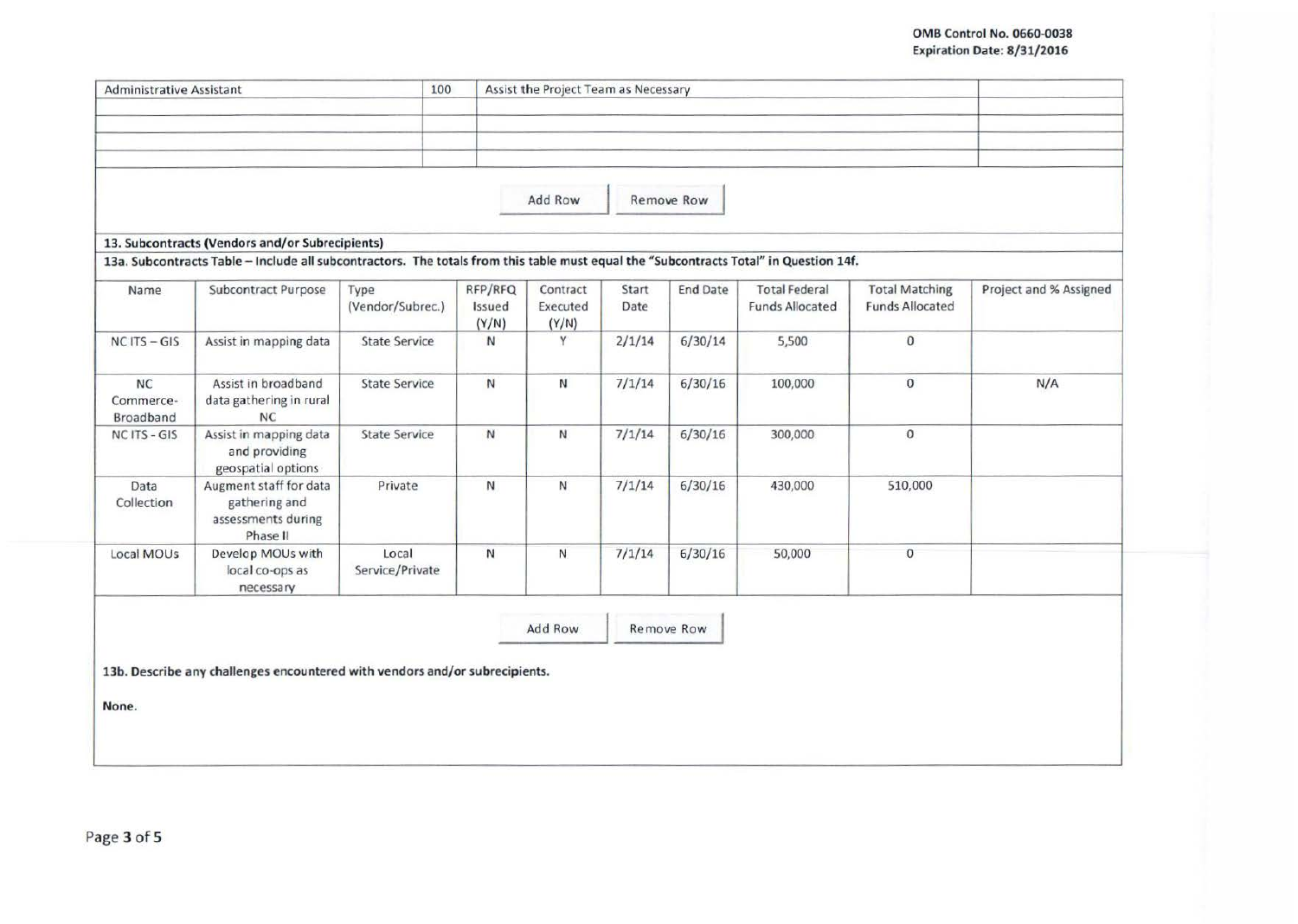## 14. Budget Worksheet- NOTE: BUDGETARY NUMBERS BELOW REFLECT REVISED CONTRACT AWARD DATED 12/6/2013

Columns 2, 3 and 4 must match your current project budget for the entire award, which is the SF-424A on file. Only list matching funds that the Department of Commerce has already approved.

| Project Budget Element (1)   | <b>Federal Funds</b><br>Awarded (2) | <b>Approved Matching</b><br>Funds (3) | <b>Total Budget</b><br>(4) | <b>Federal Funds</b><br>Expended (5) | Approved Matching Funds<br>Expended (6) | Total Funds Expended (7) |
|------------------------------|-------------------------------------|---------------------------------------|----------------------------|--------------------------------------|-----------------------------------------|--------------------------|
| a. Personnel Salaries        | 1,510,722                           | 81,036                                | 1,591,758                  | 38,958                               | 163,124                                 | 202,082                  |
| b. Personnel Fringe Benefits | 440,564                             | 16,662                                | 457,226                    | 13,109                               | 39,996                                  | 53,105                   |
| c. Travel                    | 244,458                             | 0                                     | 244,458                    | 18,328                               |                                         | 18,328                   |
| d. Equipment                 |                                     |                                       |                            |                                      |                                         |                          |
| e. Materials/Supplies        | 28,516                              | 22,990                                | 51,506                     | 3,461                                | 1,360                                   | 4,821                    |
| f. Subcontracts Total        | 885,500                             | 510,000                               | 1,395,500                  |                                      |                                         |                          |
| g. Other                     | 93,328                              | 176,896                               | 270,224                    | 11,532                               | 3,254                                   | 14,786                   |
| h. Total Costs               | 3,203,088                           | 807,584                               | 4,010,672                  | 85,388                               | 207,734                                 | 293,122                  |
| i. % of Total                |                                     |                                       |                            | 29                                   | 71                                      | 100                      |

15. Certification: I certify to the best of my knowledge and belief that thrs report is correct and complete for performance of activities for the purpose(s} set forth in the award documents. George Bakolia

| 16a. Typed or printed name and title of Authorized Certifying Official | 16c. Telephone (area code, number, and extension)           |  |
|------------------------------------------------------------------------|-------------------------------------------------------------|--|
| George Bakolia                                                         | 919-899-9146                                                |  |
| North Carolina FirstNet Program Director                               | 16d. Email Address<br>George.bakolia@nc.gov                 |  |
| 16b. Signature of Authorized Certifying Official<br>gemme              | 16e. Date Report Submitted (month, day, year)<br>07/03/2014 |  |

According to the Paperwork Reduction Act. as amended, no persons are required to respond to a collection of information unless it displays a currently valid OMB control number. Public reporting burden for this collection of information is estimated to average 10 hours per response for the application process, including time for reviewing instructions, searching existing data sources, gathering and maintaining the data needed, and completing and reviewing the collection of information. Send comments regarding the burden estimate or any other aspect of this